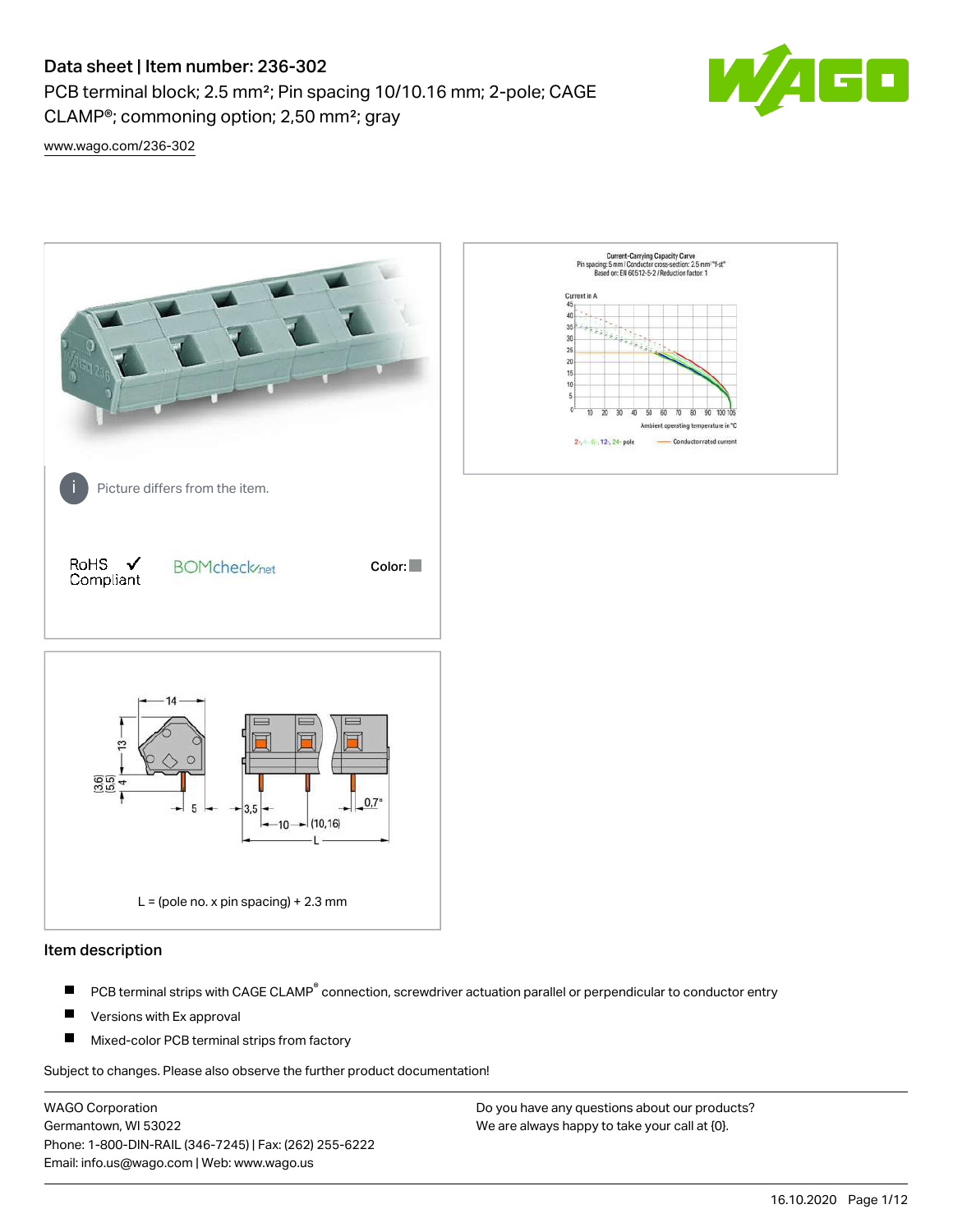

- $\blacksquare$ Operating tools for factory wiring
- $\blacksquare$ 45° conductor entry angle permits a wide range of applications and wiring options
- $\blacksquare$ Set to metric or inch pin spacing by compressing PCB terminal strips or pulling them apart

### Data

## Electrical data

#### Ratings per IEC/EN 60664-1

| Ratings per                 | IEC/EN 60664-1                                                        |
|-----------------------------|-----------------------------------------------------------------------|
| Rated voltage (III / 3)     | 630 V                                                                 |
| Rated surge voltage (III/3) | 8 <sub>kV</sub>                                                       |
| Rated voltage (III/2)       | 1000V                                                                 |
| Rated surge voltage (III/2) | 8 <sub>kV</sub>                                                       |
| Nominal voltage (II/2)      | 1000V                                                                 |
| Rated surge voltage (II/2)  | 8 <sub>kV</sub>                                                       |
| Rated current               | 24 A                                                                  |
| Legend (ratings)            | $(III / 2)$ $\triangle$ Overvoltage category III / Pollution degree 2 |

#### Ratings per UL 1059

| Approvals per                  | UL 1059 |
|--------------------------------|---------|
| Rated voltage UL (Use Group B) | 300 V   |
| Rated current UL (Use Group B) | 15 A    |
| Rated voltage UL (Use Group D) | 300 V   |
| Rated current UL (Use Group D) | 10 A    |

#### Ratings per CSA

| Approvals per                   | CSA   |
|---------------------------------|-------|
| Rated voltage CSA (Use Group B) | 300 V |
| Rated current CSA (Use Group B) | 15 A  |
| Rated voltage CSA (Use Group D) | 300 V |
| Rated current CSA (Use Group D) | 10 A  |

### Connection data

| Connection technology | CAGE CLAMP                              |
|-----------------------|-----------------------------------------|
| Actuation type        | Operating tool                          |
| Solid conductor       | $0.08$ 2.5 mm <sup>2</sup> / 28  12 AWG |

Subject to changes. Please also observe the further product documentation!

| <b>WAGO Corporation</b>                                | Do you have any questions about our products? |
|--------------------------------------------------------|-----------------------------------------------|
| Germantown, WI 53022                                   | We are always happy to take your call at {0}. |
| Phone: 1-800-DIN-RAIL (346-7245)   Fax: (262) 255-6222 |                                               |
| Email: info.us@wago.com   Web: www.wago.us             |                                               |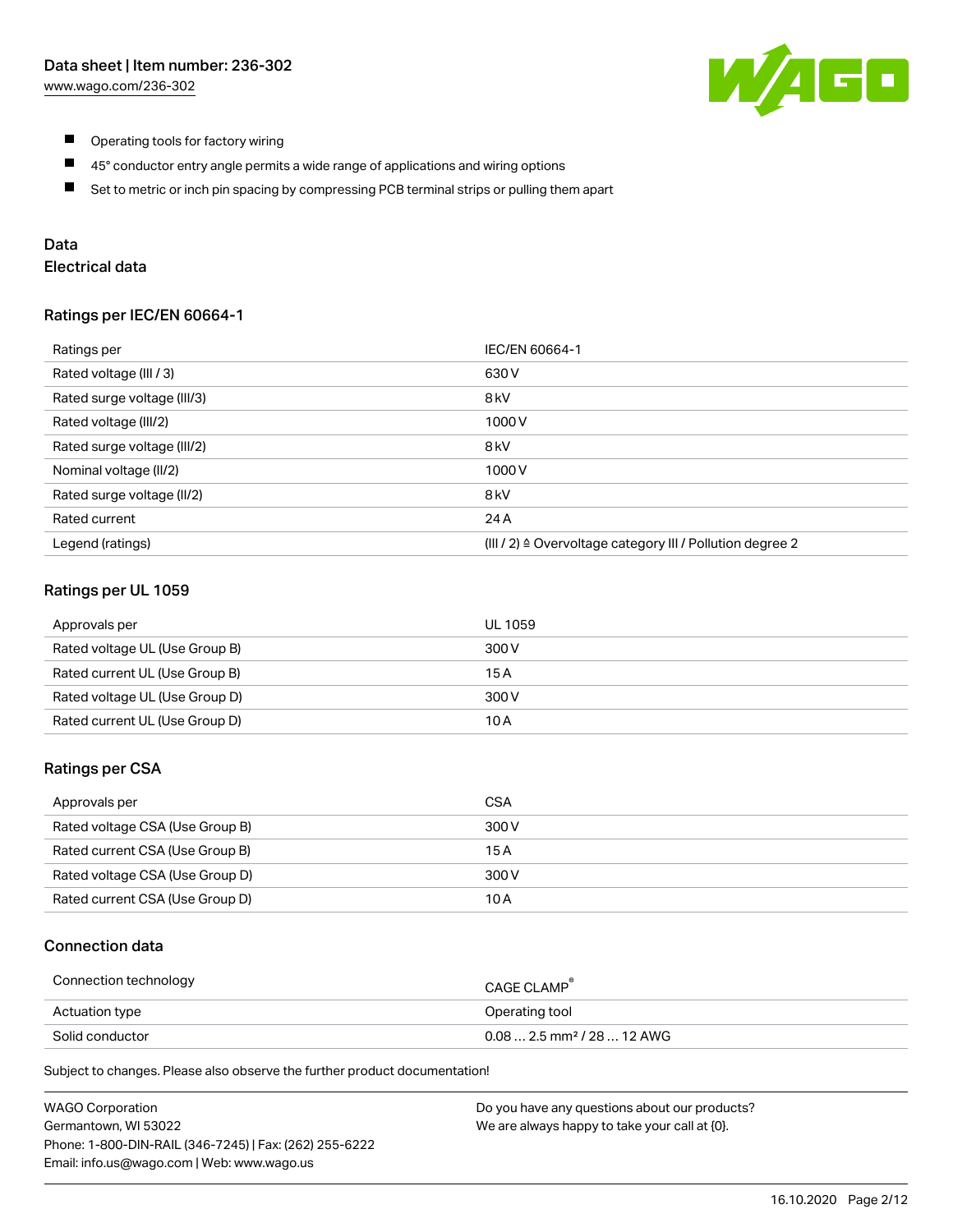[www.wago.com/236-302](http://www.wago.com/236-302)



| Fine-stranded conductor                           | $0.08$ 2.5 mm <sup>2</sup> / 28  12 AWG |
|---------------------------------------------------|-----------------------------------------|
| Fine-stranded conductor; with insulated ferrule   | $0.251.5$ mm <sup>2</sup>               |
| Fine-stranded conductor; with uninsulated ferrule | $0.251.5$ mm <sup>2</sup>               |
| Strip length                                      | $56$ mm / 0.2  0.24 inch                |
| Conductor connection direction to PCB             | 45°                                     |
| Pole No.                                          | 2                                       |
| Total number of connection points                 | 2                                       |
| Total number of potentials                        | 2                                       |
| Number of connection types                        |                                         |
| Number of levels                                  |                                         |
| Note (conductor cross-section)                    | 12 AWG: THHN, THWN                      |

## Physical data

| Pin spacing                          | 10/10.16 mm / 0.394/0.4 inch |
|--------------------------------------|------------------------------|
| Width                                | 22.3 mm / 0.878 inch         |
| Height                               | 17 mm / 0.669 inch           |
| Height from the surface              | 13 mm / 0.512 inch           |
| Depth                                | 14 mm / 0.551 inch           |
| Solder pin length                    | 4 mm                         |
| Solder pin dimensions                | $0.7 \times 0.7$ mm          |
| Drilled hole diameter with tolerance | $1.1$ <sup>(+0.1)</sup> mm   |

## PCB contact

| PCB contact                         | тнт                                      |
|-------------------------------------|------------------------------------------|
| Solder pin arrangement              | over the entire terminal strip (in-line) |
| Number of solder pins per potential |                                          |

## Material Data

| Color                       | gray                                    |
|-----------------------------|-----------------------------------------|
| Material group              |                                         |
| Insulation material         | Polyamide (PA66)                        |
| Flammability class per UL94 | V <sub>0</sub>                          |
| Clamping spring material    | Chrome nickel spring steel (CrNi)       |
| Contact material            | Electrolytic copper ( $E_{\text{Cu}}$ ) |
| Contact plating             | tin-plated                              |
| Fire load                   | $0.052$ MJ                              |

Subject to changes. Please also observe the further product documentation!

| <b>WAGO Corporation</b>                                | Do you have any questions about our products? |
|--------------------------------------------------------|-----------------------------------------------|
| Germantown, WI 53022                                   | We are always happy to take your call at {0}. |
| Phone: 1-800-DIN-RAIL (346-7245)   Fax: (262) 255-6222 |                                               |
| Email: info.us@wago.com   Web: www.wago.us             |                                               |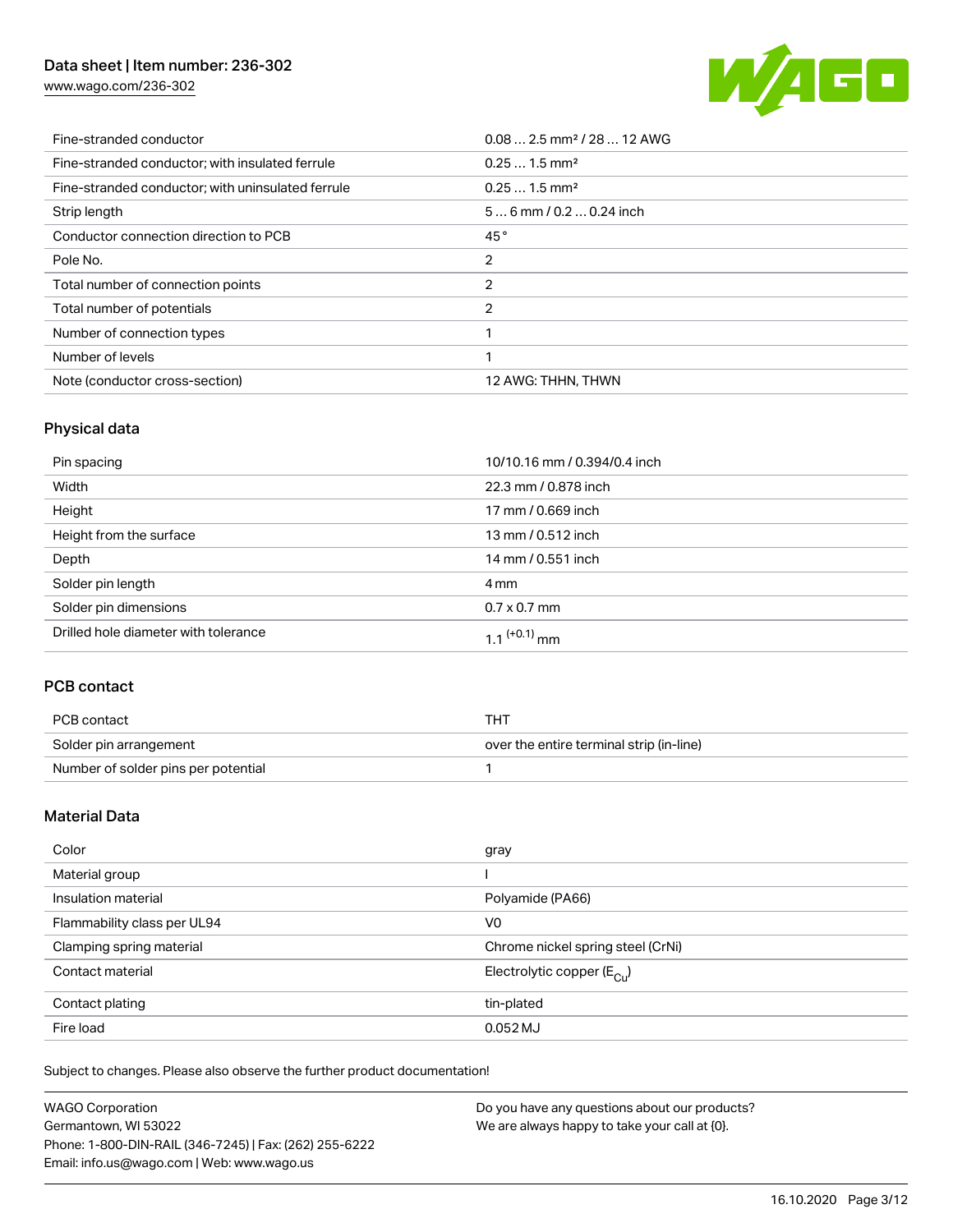[www.wago.com/236-302](http://www.wago.com/236-302)



| Weight                            | 2.6 g |
|-----------------------------------|-------|
| <b>Environmental Requirements</b> |       |

| 105 °C<br>imit<br>rature range<br>mner<br>-- |  |
|----------------------------------------------|--|
|----------------------------------------------|--|

## Commercial data

| Product Group         | 4 (Printed Circuit) |
|-----------------------|---------------------|
| Packaging type        | <b>BOX</b>          |
| Country of origin     | CН                  |
| <b>GTIN</b>           | 4044918768269       |
| Customs tariff number | 85369010000         |

### Approvals / Certificates

### Country specific Approvals

|      |                                               |                                 | Certificate     |
|------|-----------------------------------------------|---------------------------------|-----------------|
| Logo | Approval                                      | <b>Additional Approval Text</b> | name            |
| 11   | <b>CCA</b><br>DEKRA Certification B.V.        | EN 60947                        | NTR NL-<br>7109 |
| ſ1   | <b>CCA</b><br><b>DEKRA Certification B.V.</b> | EN 60998                        | NTR NL-<br>7195 |
| KEMA | <b>CCA</b><br><b>DEKRA Certification B.V.</b> | EN 60947                        | 2168090.01      |
|      | <b>CSA</b><br><b>DEKRA Certification B.V.</b> | C22.2 No. 158                   | 1673957         |

#### Ship Approvals

| Logo                                                                       | Approval                  | <b>Additional Approval Text</b> | Certificate<br>name |
|----------------------------------------------------------------------------|---------------------------|---------------------------------|---------------------|
| 嚩<br><b>BUREAU</b>                                                         | BV<br>Bureau Veritas S.A. | <b>IEC 60998</b>                | 11915/D0<br>BV      |
|                                                                            | <b>DNV GL</b>             |                                 | TAE000016Z          |
| Subject to changes. Please also observe the further product documentation! |                           |                                 |                     |

WAGO Corporation Germantown, WI 53022 Phone: 1-800-DIN-RAIL (346-7245) | Fax: (262) 255-6222 Email: info.us@wago.com | Web: www.wago.us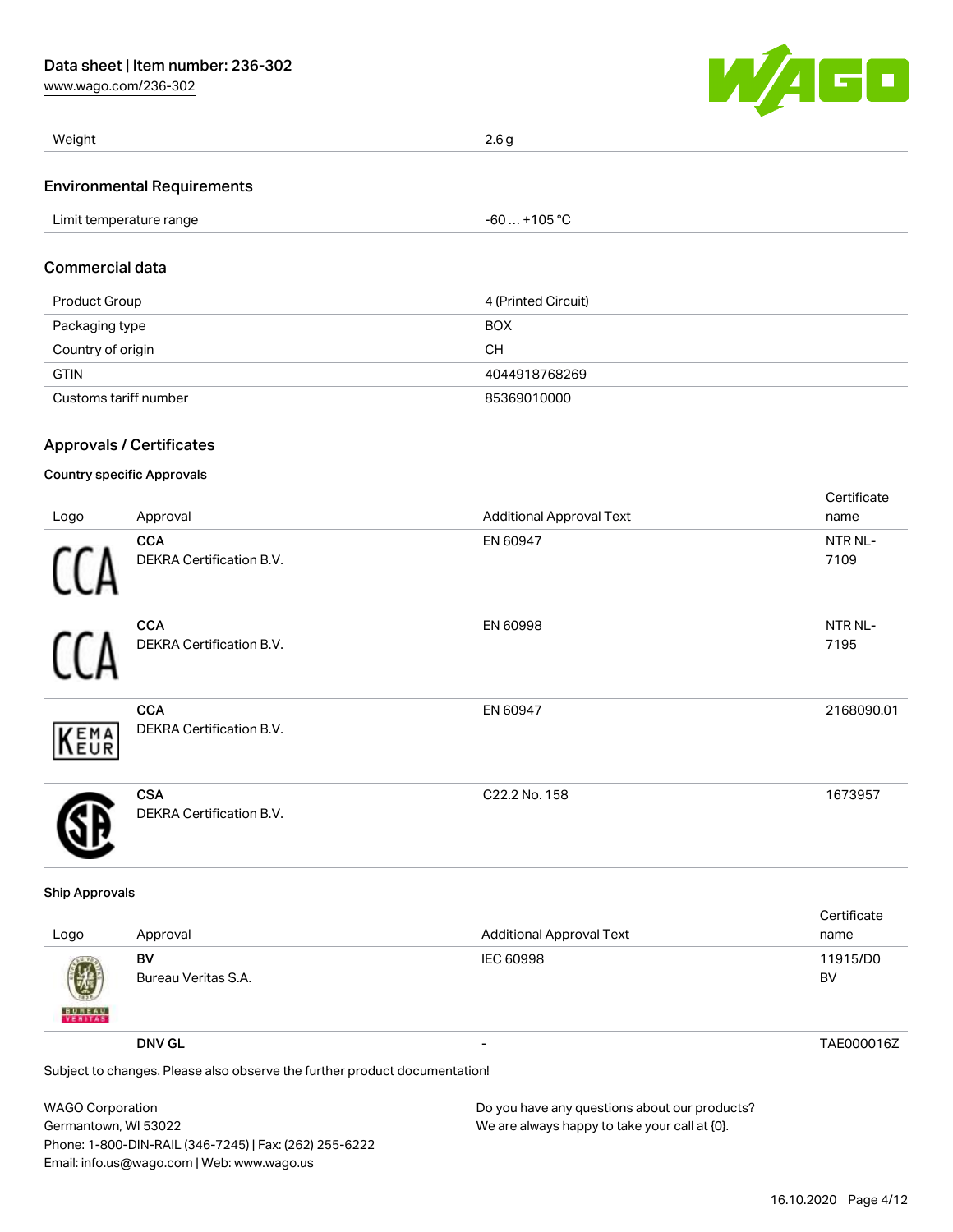

Det Norske Veritas, Germanischer Lloyd

#### UL-Approvals

|      |                                |                                 | Certificate |
|------|--------------------------------|---------------------------------|-------------|
| Logo | Approval                       | <b>Additional Approval Text</b> | name        |
|      | UR                             | <b>UL 1059</b>                  | 20180629-   |
| J    | Underwriters Laboratories Inc. |                                 | E45172      |

### Counterpart

### Compatible products

#### ferrule

| Item no.: 216-101<br>Ferrule; Sleeve for 0.5 mm <sup>2</sup> / AWG 22; uninsulated; electro-tin plated; silver-colored  | www.wago.com/216-101 |
|-------------------------------------------------------------------------------------------------------------------------|----------------------|
| Item no.: 216-102<br>Ferrule; Sleeve for 0.75 mm <sup>2</sup> / AWG 20; uninsulated; electro-tin plated; silver-colored | www.wago.com/216-102 |
| Item no.: 216-103<br>Ferrule; Sleeve for 1 mm <sup>2</sup> / AWG 18; uninsulated; electro-tin plated                    | www.wago.com/216-103 |
| Item no.: 216-104<br>Ferrule; Sleeve for 1.5 mm <sup>2</sup> / AWG 16; uninsulated; electro-tin plated; silver-colored  | www.wago.com/216-104 |
| Item no.: 216-121<br>Ferrule; Sleeve for 0.5 mm <sup>2</sup> / AWG 22; uninsulated; electro-tin plated; silver-colored  | www.wago.com/216-121 |
| Item no.: 216-122<br>Ferrule; Sleeve for 0.75 mm <sup>2</sup> / AWG 20; uninsulated; electro-tin plated; silver-colored | www.wago.com/216-122 |
| Item no.: 216-123<br>Ferrule; Sleeve for 1 mm <sup>2</sup> / AWG 18; uninsulated; electro-tin plated; silver-colored    | www.wago.com/216-123 |
| Item no.: 216-124<br>Ferrule; Sleeve for 1.5 mm <sup>2</sup> / AWG 16; uninsulated; electro-tin plated                  | www.wago.com/216-124 |
| Item no.: 216-131<br>Ferrule; Sleeve for 0.25 mm <sup>2</sup> / AWG 24; uninsulated; electro-tin plated; silver-colored | www.wago.com/216-131 |

Subject to changes. Please also observe the further product documentation!

WAGO Corporation Germantown, WI 53022 Phone: 1-800-DIN-RAIL (346-7245) | Fax: (262) 255-6222 Email: info.us@wago.com | Web: www.wago.us

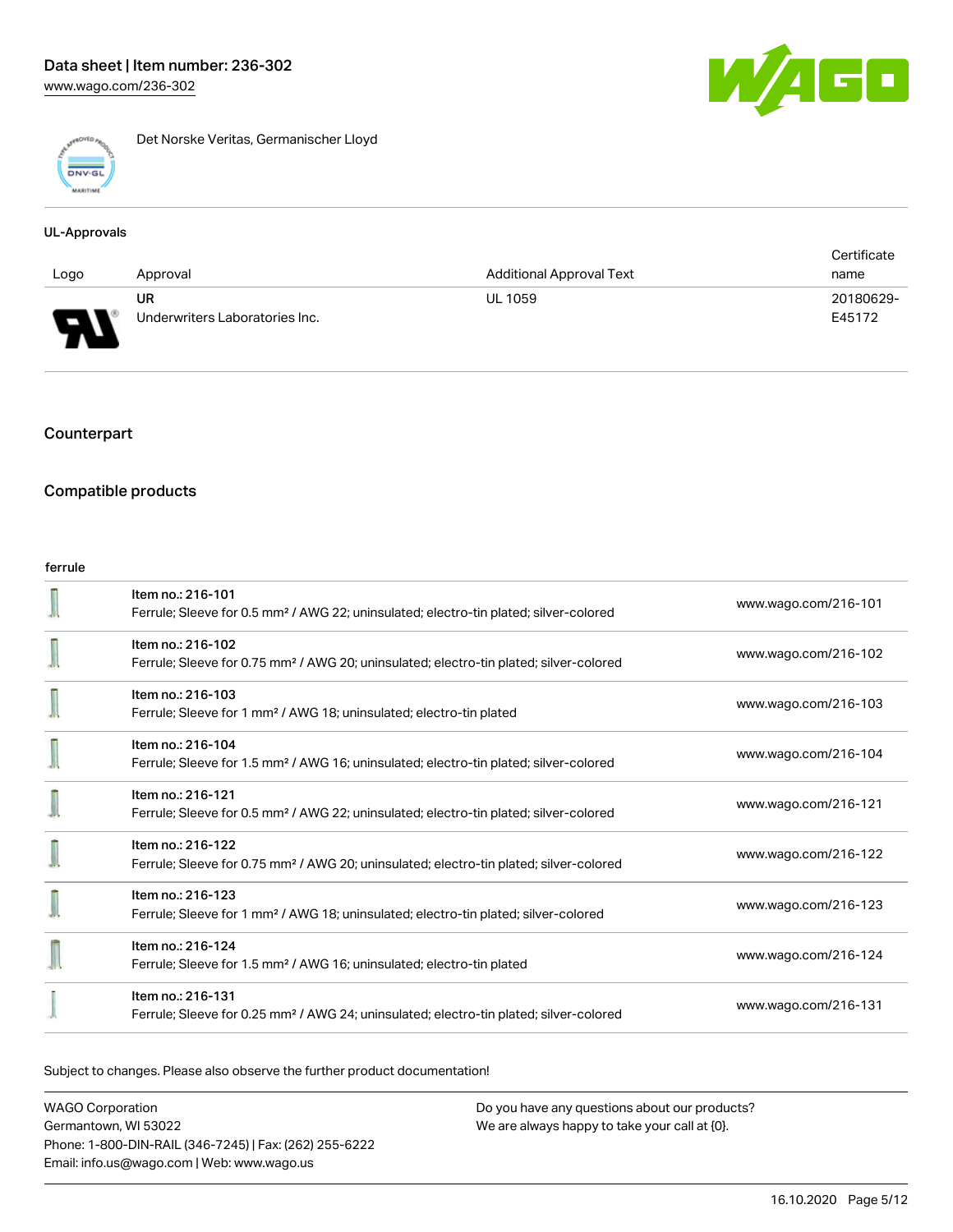[www.wago.com/236-302](http://www.wago.com/236-302)



| Item no.: 216-132<br>Ferrule; Sleeve for 0.34 mm <sup>2</sup> / AWG 24; uninsulated; electro-tin plated                                                                                           | www.wago.com/216-132 |
|---------------------------------------------------------------------------------------------------------------------------------------------------------------------------------------------------|----------------------|
| Item no.: 216-141<br>Ferrule; Sleeve for 0.5 mm <sup>2</sup> / 20 AWG; uninsulated; electro-tin plated; electrolytic copper; gastight<br>crimped; acc. to DIN 46228, Part 1/08.92                 | www.wago.com/216-141 |
| Item no.: 216-142<br>Ferrule; Sleeve for 0.75 mm <sup>2</sup> / 18 AWG; uninsulated; electro-tin plated; electrolytic copper; gastight<br>crimped; acc. to DIN 46228, Part 1/08.92                | www.wago.com/216-142 |
| Item no.: 216-143<br>Ferrule; Sleeve for 1 mm <sup>2</sup> / AWG 18; uninsulated; electro-tin plated; electrolytic copper; gastight<br>crimped; acc. to DIN 46228, Part 1/08.92                   | www.wago.com/216-143 |
| Item no.: 216-144<br>Ferrule; Sleeve for 1.5 mm <sup>2</sup> / AWG 16; uninsulated; electro-tin plated; electrolytic copper; gastight<br>crimped; acc. to DIN 46228, Part 1/08.92; silver-colored | www.wago.com/216-144 |
| Item no.: 216-151<br>Ferrule; Sleeve for 0.25 mm <sup>2</sup> / AWG 24; uninsulated; electro-tin plated                                                                                           | www.wago.com/216-151 |
| Item no.: 216-152<br>Ferrule; Sleeve for 0.34 mm <sup>2</sup> / AWG 24; uninsulated; electro-tin plated                                                                                           | www.wago.com/216-152 |
| Item no.: 216-201<br>Ferrule; Sleeve for 0.5 mm <sup>2</sup> / 20 AWG; insulated; electro-tin plated; white                                                                                       | www.wago.com/216-201 |
| Item no.: 216-202<br>Ferrule; Sleeve for 0.75 mm <sup>2</sup> / 18 AWG; insulated; electro-tin plated; gray                                                                                       | www.wago.com/216-202 |
| Item no.: 216-203<br>Ferrule; Sleeve for 1 mm <sup>2</sup> / AWG 18; insulated; electro-tin plated; red                                                                                           | www.wago.com/216-203 |
| Item no.: 216-204<br>Ferrule; Sleeve for 1.5 mm <sup>2</sup> / AWG 16; insulated; electro-tin plated; black                                                                                       | www.wago.com/216-204 |
| Item no.: 216-221<br>Ferrule; Sleeve for 0.5 mm <sup>2</sup> / 20 AWG; insulated; electro-tin plated; white                                                                                       | www.wago.com/216-221 |
| Item no.: 216-222<br>Ferrule; Sleeve for 0.75 mm <sup>2</sup> / 18 AWG; insulated; electro-tin plated; gray                                                                                       | www.wago.com/216-222 |
| Item no.: 216-223<br>Ferrule; Sleeve for 1 mm <sup>2</sup> / AWG 18; insulated; electro-tin plated; red                                                                                           | www.wago.com/216-223 |
| Item no.: 216-224<br>Ferrule; Sleeve for 1.5 mm <sup>2</sup> / AWG 16; insulated; electro-tin plated; black                                                                                       | www.wago.com/216-224 |
| Item no.: 216-241<br>Ferrule; Sleeve for 0.5 mm <sup>2</sup> / 20 AWG; insulated; electro-tin plated; electrolytic copper; gastight<br>crimped; acc. to DIN 46228, Part 4/09.90; white            | www.wago.com/216-241 |
| Item no.: 216-242<br>Ferrule; Sleeve for 0.75 mm <sup>2</sup> / 18 AWG; insulated; electro-tin plated; electrolytic copper; gastight<br>crimped; acc. to DIN 46228, Part 4/09.90; gray            | www.wago.com/216-242 |
|                                                                                                                                                                                                   |                      |

Item no.: 216-243

Subject to changes. Please also observe the further product documentation!

WAGO Corporation Germantown, WI 53022 Phone: 1-800-DIN-RAIL (346-7245) | Fax: (262) 255-6222 Email: info.us@wago.com | Web: www.wago.us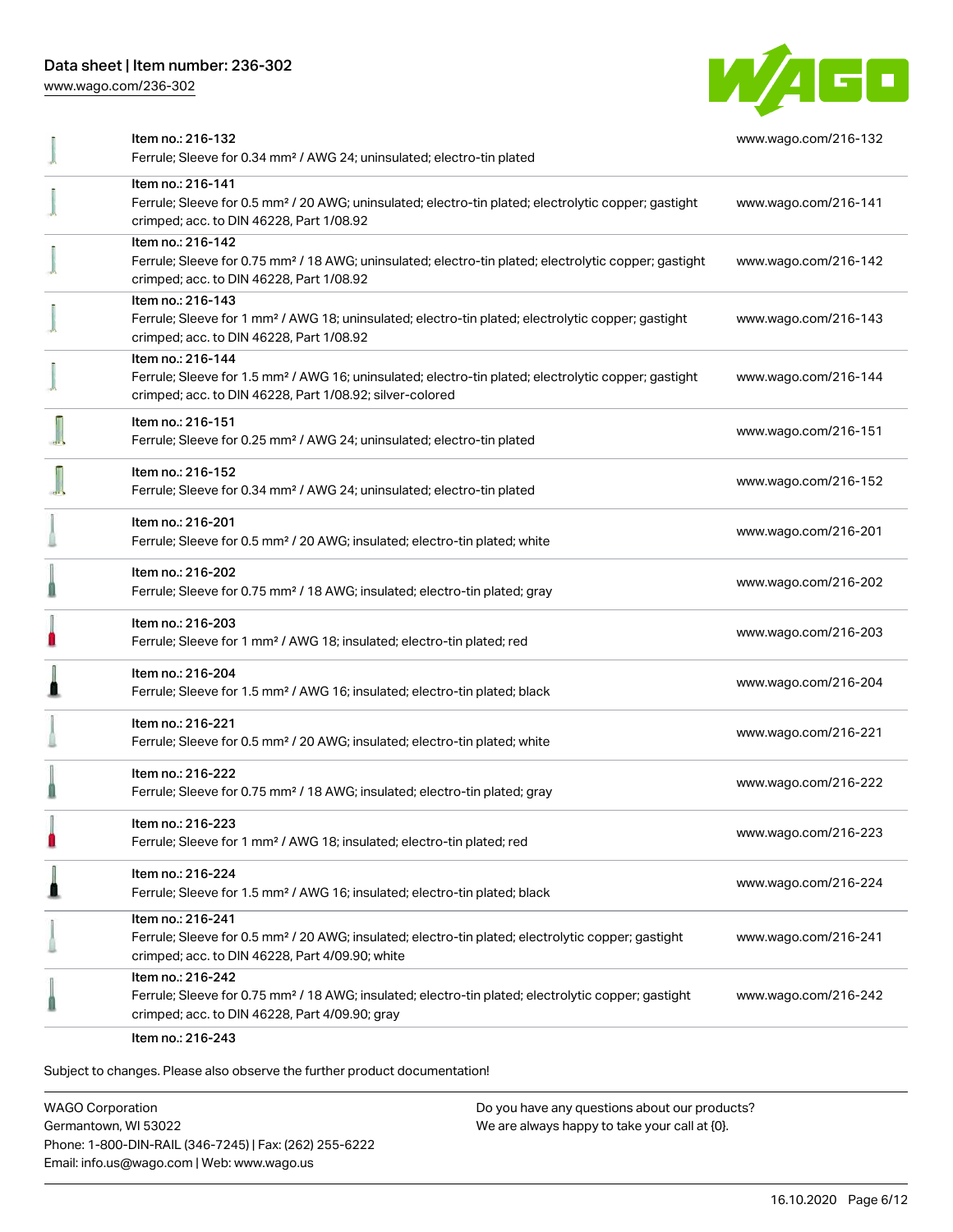

|                     | Ferrule; Sleeve for 1 mm <sup>2</sup> / AWG 18; insulated; electro-tin plated; electrolytic copper; gastight crimped; www.wago.com/216-243<br>acc. to DIN 46228, Part 4/09.90; red                      |                                   |
|---------------------|---------------------------------------------------------------------------------------------------------------------------------------------------------------------------------------------------------|-----------------------------------|
|                     | Item no.: 216-244<br>Ferrule; Sleeve for 1.5 mm <sup>2</sup> / AWG 16; insulated; electro-tin plated; electrolytic copper; gastight<br>crimped; acc. to DIN 46228, Part 4/09.90; black                  | www.wago.com/216-244              |
|                     | Item no.: 216-262<br>Ferrule; Sleeve for 0.75 mm <sup>2</sup> / 18 AWG; insulated; electro-tin plated; electrolytic copper; gastight<br>crimped; acc. to DIN 46228, Part 4/09.90; gray                  | www.wago.com/216-262              |
|                     | Item no.: 216-263<br>Ferrule; Sleeve for 1 mm <sup>2</sup> / AWG 18; insulated; electro-tin plated; electrolytic copper; gastight crimped; www.wago.com/216-263<br>acc. to DIN 46228, Part 4/09.90; red |                                   |
|                     | Item no.: 216-264<br>Ferrule; Sleeve for 1.5 mm <sup>2</sup> / AWG 16; insulated; electro-tin plated; electrolytic copper; gastight<br>crimped; acc. to DIN 46228, Part 4/09.90; black                  | www.wago.com/216-264              |
|                     | Item no.: 216-284<br>Ferrule; Sleeve for 1.5 mm <sup>2</sup> / AWG 16; insulated; electro-tin plated; electrolytic copper; gastight<br>crimped; acc. to DIN 46228, Part 4/09.90; black                  | www.wago.com/216-284              |
|                     | Item no.: 216-301<br>Ferrule; Sleeve for 0.25 mm <sup>2</sup> / AWG 24; insulated; electro-tin plated; yellow                                                                                           | www.wago.com/216-301              |
|                     | Item no.: 216-302<br>Ferrule; Sleeve for 0.34 mm <sup>2</sup> / 22 AWG; insulated; electro-tin plated; green                                                                                            | www.wago.com/216-302              |
|                     | Item no.: 216-321<br>Ferrule; Sleeve for 0.25 mm <sup>2</sup> / AWG 24; insulated; electro-tin plated; yellow                                                                                           | www.wago.com/216-321              |
|                     | Item no.: 216-322<br>Ferrule; Sleeve for 0.34 mm <sup>2</sup> / 22 AWG; insulated; electro-tin plated; green                                                                                            | www.wago.com/216-322              |
| Marking accessories |                                                                                                                                                                                                         |                                   |
|                     | Item no.: 210-332/1000-202<br>Marking strips; as a DIN A4 sheet; MARKED; 1-16 (80x); Height of marker strip: 3 mm; Strip length 182<br>mm; Horizontal marking; Self-adhesive; white                     | www.wago.com/210-332<br>/1000-202 |
|                     | Item no.: 210-332/1000-204<br>Marking strips; as a DIN A4 sheet; MARKED; 17-31 (80x); Height of marker strip: 3 mm; Strip length 182<br>mm; Horizontal marking; Self-adhesive; white                    | www.wago.com/210-332<br>/1000-204 |
|                     | Item no.: 210-332/1000-206<br>Marking strips; as a DIN A4 sheet; MARKED; 33-48 (80x); Height of marker strip: 3 mm; Strip length 182<br>mm; Horizontal marking; Self-adhesive; white                    | www.wago.com/210-332<br>/1000-206 |
|                     | Item no.: 210-332/1016-202<br>Marking strips; as a DIN A4 sheet; MARKED; 1-16 (80x); Height of marker strip: 3 mm; Strip length 182<br>mm; Horizontal marking; Self-adhesive; white                     | www.wago.com/210-332<br>/1016-202 |
|                     | Item no.: 210-332/1016-204<br>Marking strips; as a DIN A4 sheet; MARKED; 17-31 (80x); Height of marker strip: 3 mm; Strip length 182<br>mm; Horizontal marking; Self-adhesive; white                    | www.wago.com/210-332<br>/1016-204 |

Subject to changes. Please also observe the further product documentation!

WAGO Corporation Germantown, WI 53022 Phone: 1-800-DIN-RAIL (346-7245) | Fax: (262) 255-6222 Email: info.us@wago.com | Web: www.wago.us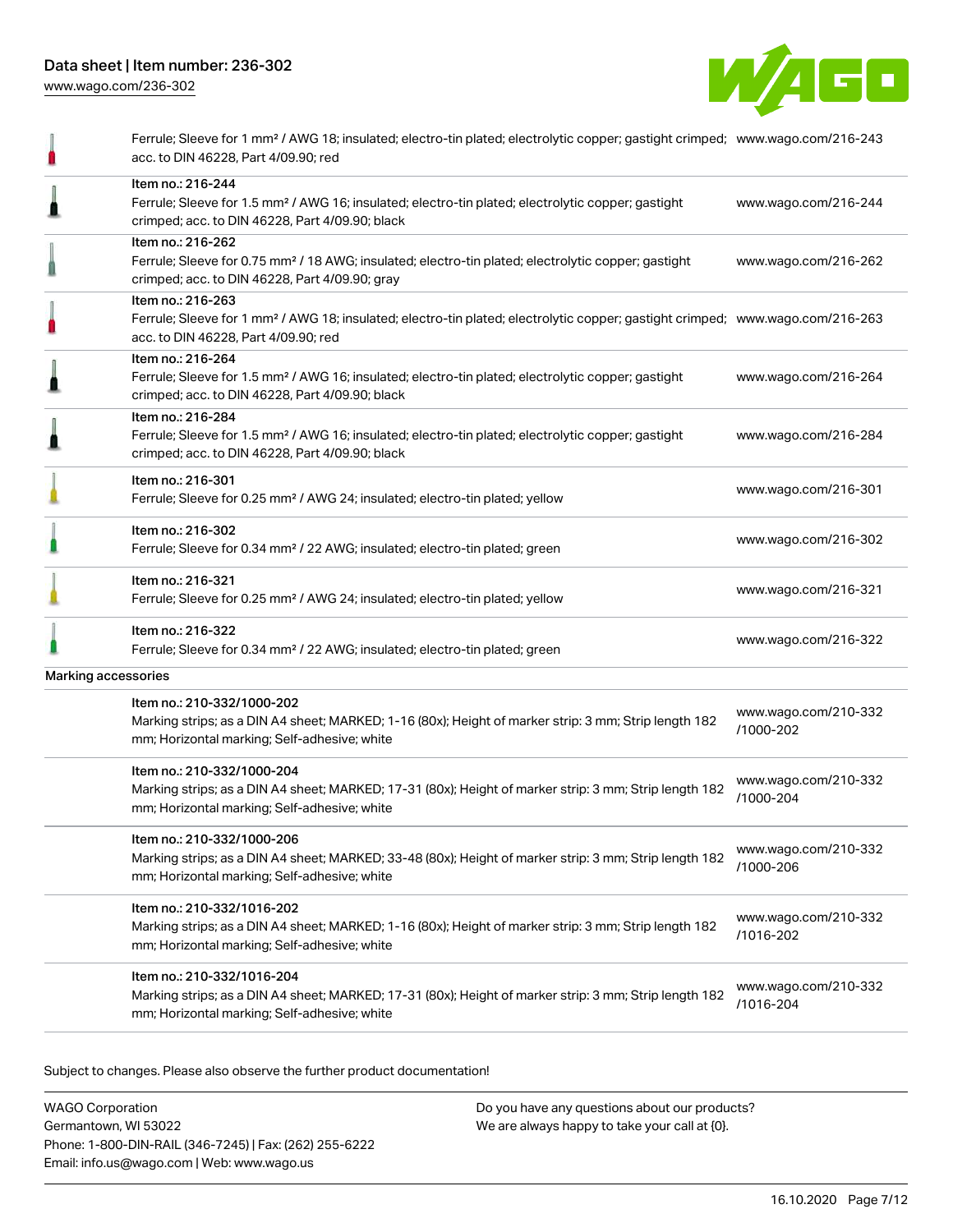

[www.wago.com/210-332](http://www.wago.com/210-332/1016-206)

#### Item no.: 210-332/1016-206

Marking strips; as a DIN A4 sheet; MARKED; 33-48 (80x); Height of marker strip: 3 mm; Strip length 182 [/1016-206](http://www.wago.com/210-332/1016-206) mm; Horizontal marking; Self-adhesive; white

| เบบเจ |                                                                                                                          |                      |
|-------|--------------------------------------------------------------------------------------------------------------------------|----------------------|
|       | Item no.: 210-657<br>Operating tool; Blade: 3.5 x 0.5 mm; with a partially insulated shaft; short; multicoloured         | www.wago.com/210-657 |
|       | Item no.: 210-658<br>Operating tool; Blade: 3.5 x 0.5 mm; with a partially insulated shaft; angled; short; multicoloured | www.wago.com/210-658 |
|       | Item no.: 210-720<br>Operating tool; Blade: 3.5 x 0.5 mm; with a partially insulated shaft; multicoloured                | www.wago.com/210-720 |
|       | Item no.: 236-332<br>Operating tool; natural                                                                             | www.wago.com/236-332 |
|       | Item no.: 236-335<br>Operating tool; gray                                                                                | www.wago.com/236-335 |

# Downloads

tools

#### Documentation

| <b>Additional Information</b> |             |        |          |
|-------------------------------|-------------|--------|----------|
| Technical explanations        | Apr 3, 2019 | pdf    | Download |
|                               |             | 3.6 MB |          |

#### CAD files

| CAD data                  |            |          |
|---------------------------|------------|----------|
| 2D/3D Models 236-302      | <b>URL</b> | Download |
| <b>CAE data</b>           |            |          |
| EPLAN Data Portal 236-302 | URL        | Download |
| ZUKEN Portal 236-302      | URL        | Download |
| <b>PCB Design</b>         |            |          |

#### Symbol and Footprint 236-302 CAx data for your PCB design, consisting of "schematic symbols and PCB footprints", URL [Download](https://www.wago.com/us/d/UltraLibrarian_URLS_236-302)

allow easy integration of the WAGO component into your development environment.

#### Supported formats:

Subject to changes. Please also observe the further product documentation!

WAGO Corporation Germantown, WI 53022 Phone: 1-800-DIN-RAIL (346-7245) | Fax: (262) 255-6222 Email: info.us@wago.com | Web: www.wago.us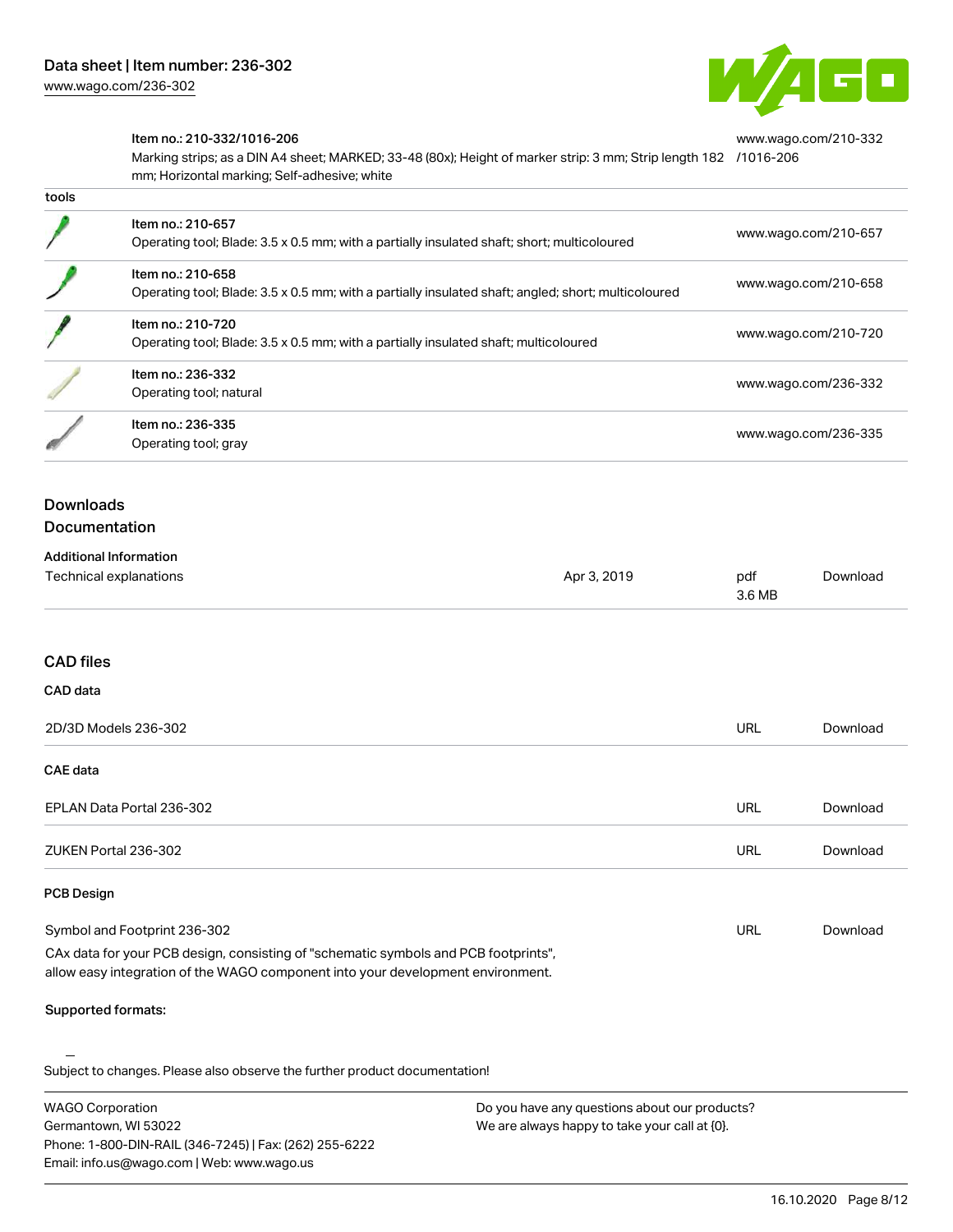[www.wago.com/236-302](http://www.wago.com/236-302)

- $\blacksquare$ Accel EDA 14 & 15
- $\blacksquare$ Altium 6 to current version
- $\blacksquare$ Cadence Allegro
- $\blacksquare$ **DesignSpark**
- П Eagle Libraries
- $\blacksquare$ KiCad
- $\blacksquare$ Mentor Graphics BoardStation
- $\blacksquare$ Mentor Graphics Design Architect
- $\blacksquare$ Mentor Graphics Design Expedition 99 and 2000
- $\blacksquare$ OrCAD 9.X PCB and Capture
- $\blacksquare$ PADS PowerPCB 3, 3.5, 4.X, and 5.X
- $\blacksquare$ PADS PowerPCB and PowerLogic 3.0
- $\blacksquare$ PCAD 2000, 2001, 2002, 2004, and 2006
- $\blacksquare$ Pulsonix 8.5 or newer
- $\blacksquare$ **STL**
- $\blacksquare$ 3D STEP
- $\blacksquare$ TARGET 3001!
- $\blacksquare$ View Logic ViewDraw
- $\blacksquare$ Quadcept
- П Zuken CadStar 3 and 4
- $\blacksquare$ Zuken CR-5000 and CR-8000

PCB Component Libraries (EDA), PCB CAD Library Ultra Librarian

#### Installation Notes

Conductor termination

Subject to changes. Please also observe the further product documentation!

WAGO Corporation Germantown, WI 53022 Phone: 1-800-DIN-RAIL (346-7245) | Fax: (262) 255-6222 Email: info.us@wago.com | Web: www.wago.us

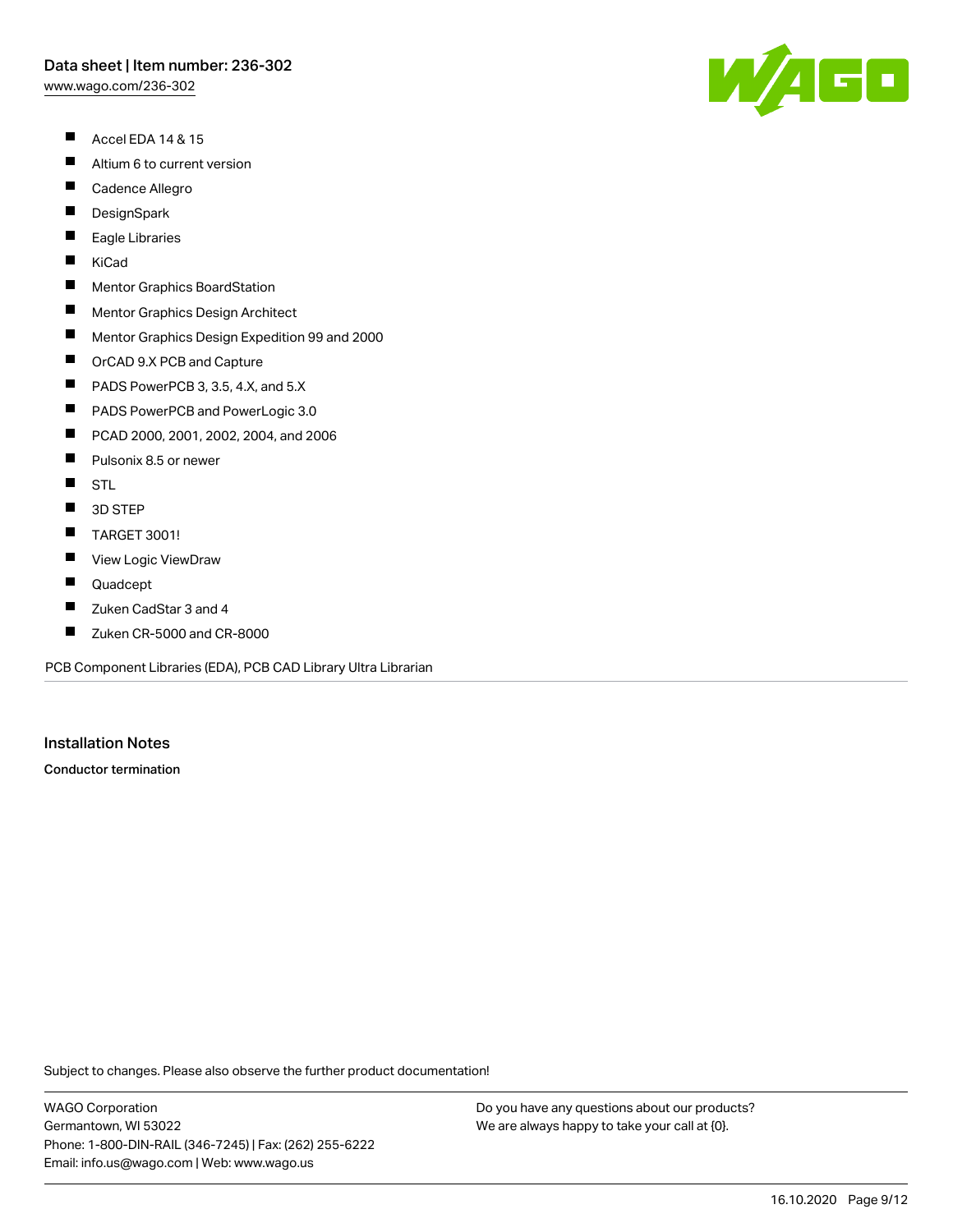### Data sheet | Item number: 236-302 [www.wago.com/236-302](http://www.wago.com/236-302)





Inserting a conductor via 3.5 mm screwdriver.

Screwdriver actuation parallel to conductor entry.



screwdriver.

Screwdriver actuation perpendicular to conductor entry.



Inserting a conductor via 3.5 mm Inserting a conductor via operating tool.

Subject to changes. Please also observe the further product documentation!

WAGO Corporation Germantown, WI 53022 Phone: 1-800-DIN-RAIL (346-7245) | Fax: (262) 255-6222 Email: info.us@wago.com | Web: www.wago.us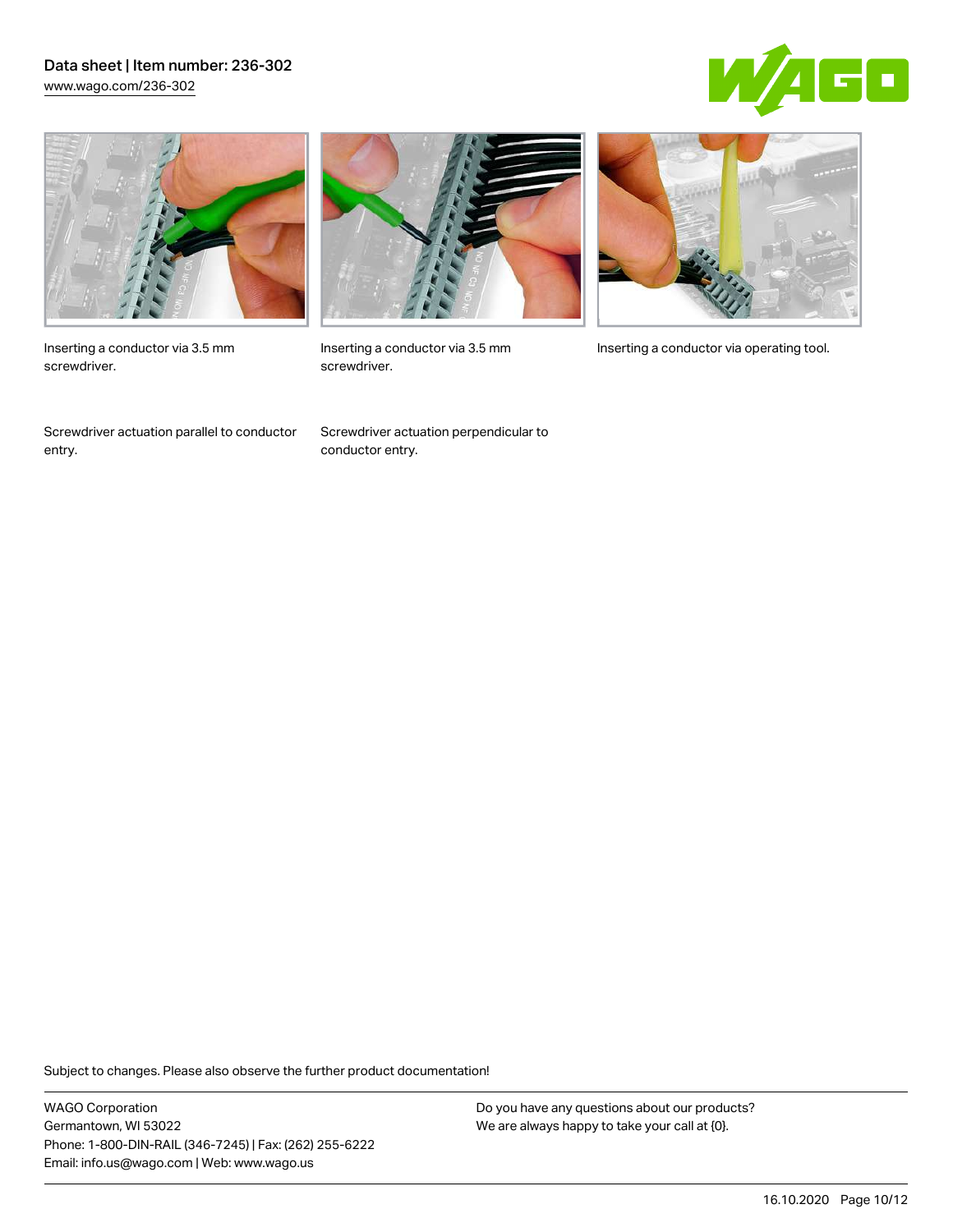### Data sheet | Item number: 236-302 [www.wago.com/236-302](http://www.wago.com/236-302)

GO



Compared to standard screwdrivers, these operating tools are far more convenient for wiring PCB terminal strips at factory.

Installation



PCB Terminal Strips placed behind each other save space – staggering them by half the pin spacing simplifies subsequent wiring of the first row.

Installation

Subject to changes. Please also observe the further product documentation!

WAGO Corporation Germantown, WI 53022 Phone: 1-800-DIN-RAIL (346-7245) | Fax: (262) 255-6222 Email: info.us@wago.com | Web: www.wago.us